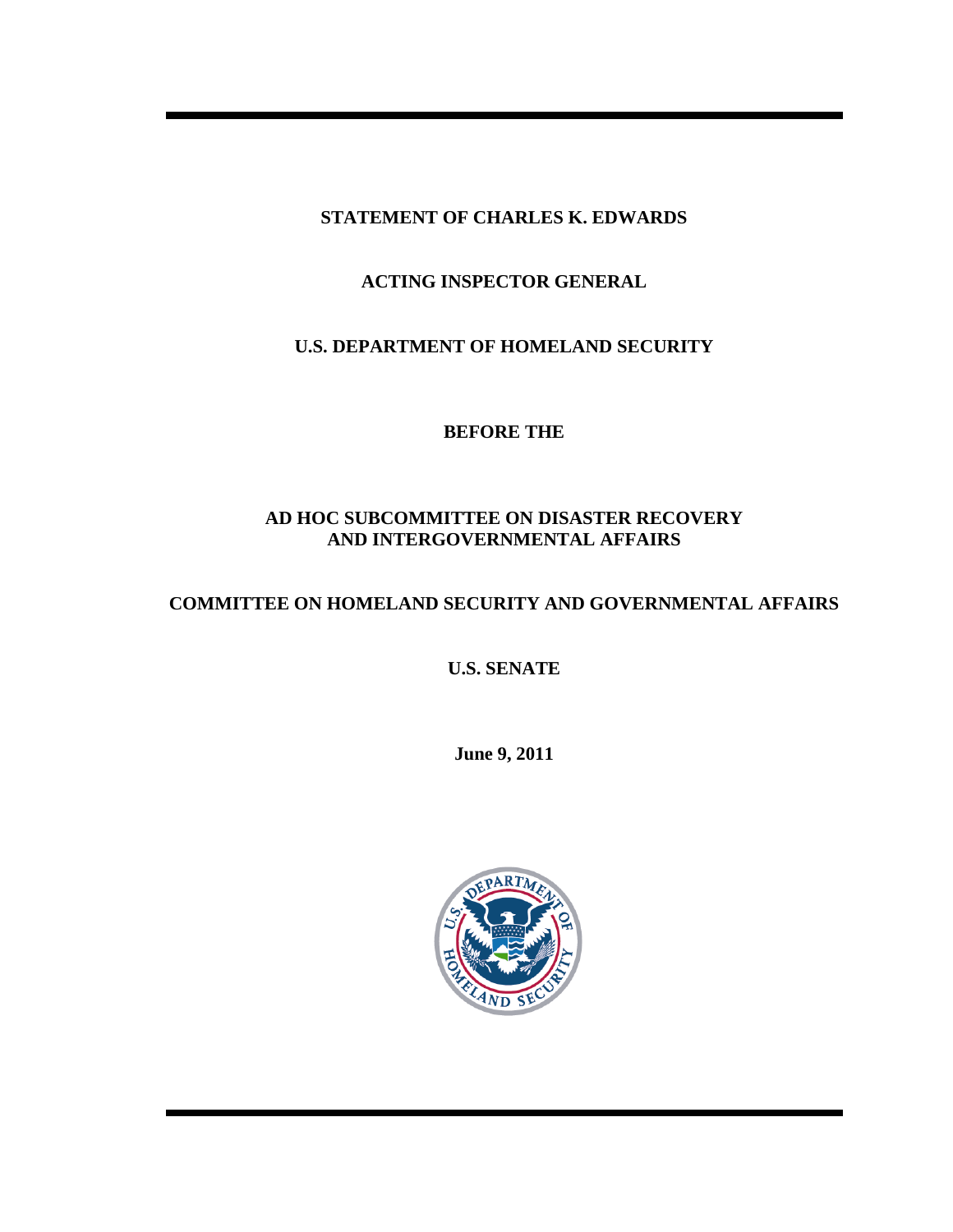Good morning Chairman Pryor, Ranking Member Paul, and distinguished members of the subcommittee. I am Charles K. Edwards, Acting Inspector General of the Department of Homeland Security (DHS). Thank you for inviting me to testify today about our collaboration with U.S. Customs and Border Protection (CBP) to thwart attempts to corrupt the CBP workforce, attempts that strike at the foundation of securing our Nation's borders.

First, let me express my appreciation to Senator Pryor for focusing attention on this important aspect of border security. In March 2009, DHS commenced the Southwest Border Initiative to focus on border security in that region. As part of this initiative, DHS has deployed historic levels of personnel to the Southwest border. For example, the Border Patrol has increased to more than 20,700 agents, double its size in 2004. With enactment of the Emergency Border Security Supplemental Appropriations Act in August 2010, CBP will be adding 1,000 new Border Patrol agents and 250 new CBP officers at ports of entry over the next six months. With such rapid expansion, CBP must be alert to opportunities for those intent on harming this country to infiltrate or corrupt the ranks of the hard working men and women of CBP, who dedicate themselves every day to securing this country's borders.

#### **Scope of Border Corruption Issue**

The smuggling of people and goods across the Nation's borders is a large scale business dominated by organized criminal enterprises. The Mexican drug cartels today are more sophisticated and dangerous than any other organized criminal groups in our law enforcement experience. They use torture and brutality to control their members and intimidate or eliminate those who may be witnesses or informants to their activities.

As the United States enhances border security with successful technologies and increased staffing to disrupt smuggling routes and networks, drug trafficking organizations have become not only more violent and dangerous, but more clever as well. In addition to the somewhat novel approaches to smuggling by using catapults, submarines, and ultralight planes, the drug trafficking organizations have also turned to recruiting and corrupting DHS employees. According to government reports, gangs such as Los Zetas are becoming involved increasingly in systematic corruption to further alien and drug smuggling, including smuggling of aliens from designated special interest countries likely to export terrorism. The obvious targets of corruption are Border Patrol agents and CBP officers; less obvious are those employees who can provide access to sensitive law enforcement and intelligence information, allowing the cartels to track investigative activity or vet their members against law enforcement databases.

As demonstrated by investigations led by the Office of Inspector General (OIG), border corruption may take the form of cash bribes, sexual favors, and other gratuities in return for allowing contraband or undocumented aliens through primary inspection lanes or even protecting and escorting border crossings; leaking sensitive law enforcement information to persons under investigation and selling law enforcement intelligence to smugglers; and providing needed documents such as immigration papers. Border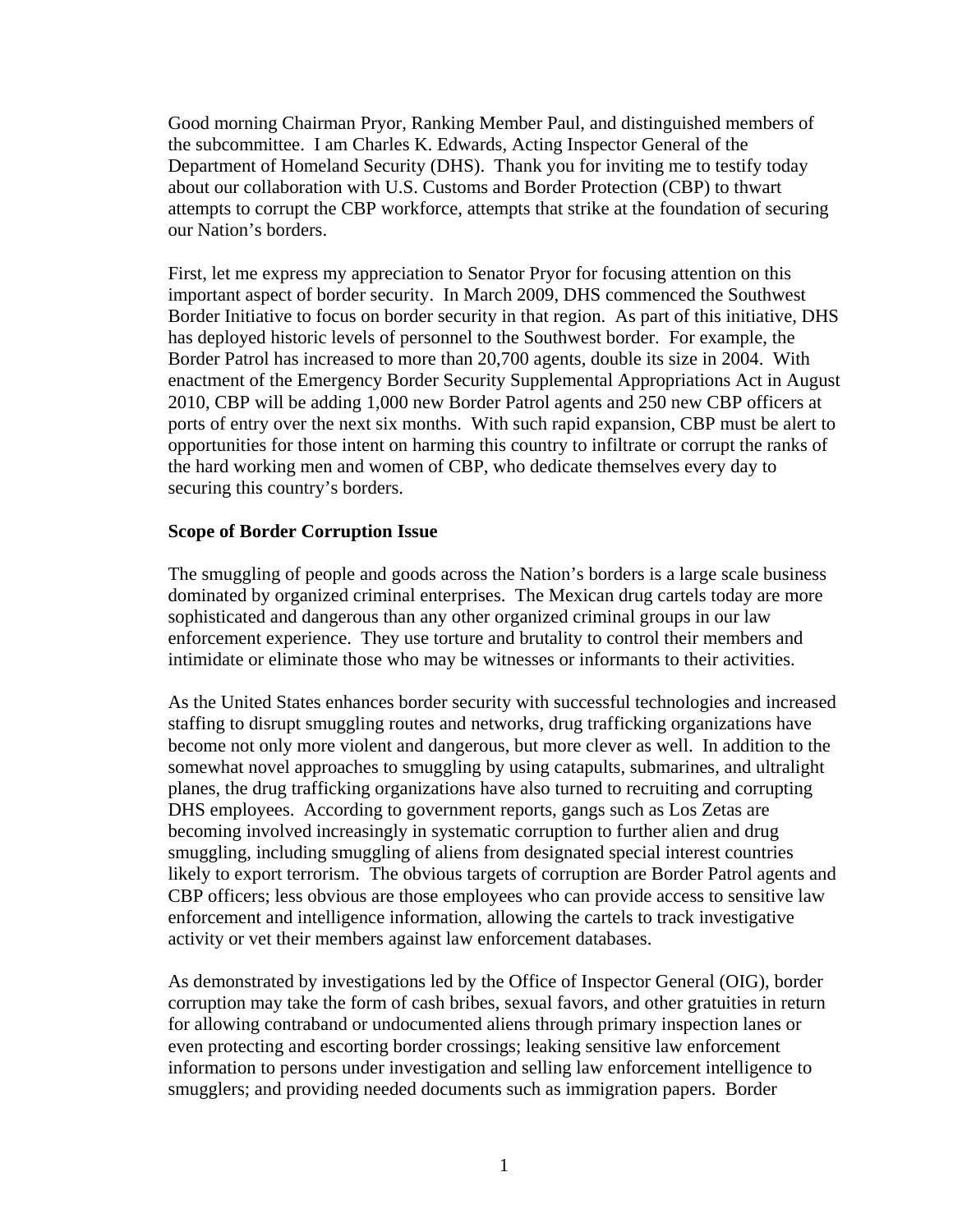corruption impacts national security. Corrupt officials most often are paid not to inspect, as opposed to allowing certain prohibited items, such as narcotics, to pass into the U.S. A corrupt DHS employee may accept a bribe for allowing what appear to be simply undocumented aliens into the U.S. while unwittingly helping terrorists enter the country. Likewise, what seems to be drug contraband could be weapons of mass destruction, such as chemical or biological weapons or bomb making material.

As you, Chairman Pryor, noted just two months ago at a hearing on tactics to penetrate the border, the drug cartels and alien smugglers will stop at nothing. Nor will terrorists. Smuggling of drugs and people into the U.S. has returned tens of billions of dollars to the smugglers. As efforts to secure the border meet with increasing success demonstrated by decreases in apprehensions of those crossing the border illegally and increases in seizures of cash, drugs, and weapons, the smugglers have been forced to become more creative and clever in their illicit activities. They have turned to tempting DHS employees to assist in smuggling efforts for private gain. While those who turn away from their sworn duties are few, even one corrupt agent or officer who allows harmful goods or people to enter the country puts the Nation at risk.

OIG has made investigation of employee corruption a top priority, as we work to help secure the integrity of our immigration system, borders, ports of entry, and transportation systems. However, our investigations are complicated by the brutality the cartels use to control their organizations and coerce witnesses; and the sophistication and advanced technologies available to organizations with unlimited money. Drug trafficking organizations use their monetary resources to purchase and deploy sophisticated and military grade equipment and weapons to carry out their crimes, avoid detection, and evade law enforcement.

#### **Roles and Responsibilities within DHS for Employee Border Corruption**

Through the Inspector General Act of 1978 (IG Act), Congress established statutory Inspectors General, in part, in response to questions about integrity and accountability and failures of government oversight. The IG Act charged Inspectors General, among other tasks, with preventing and detecting fraud and abuse in agency programs and activities; conducting investigations; and recommending policies to promote efficiency, economy, and effectiveness. The position of Inspector General was strengthened by provisions in the IG Act creating independence from the officials responsible for programs and activities overseen, providing powers of investigation and subpoena, and mandating reporting not just to the agency head but to Congress.

Inspectors General play a critical role in assuring transparent, honest, effective, and accountable government. The organizational independence of OIG investigators, free to carry out their work without interference by agency officials, is essential to maintaining the public trust in not only the work of the OIG, but also in the DHS workforce as a whole. The American public must have a fundamental trust that government employees are held accountable for their crimes or serious misconduct by an independent fact finder.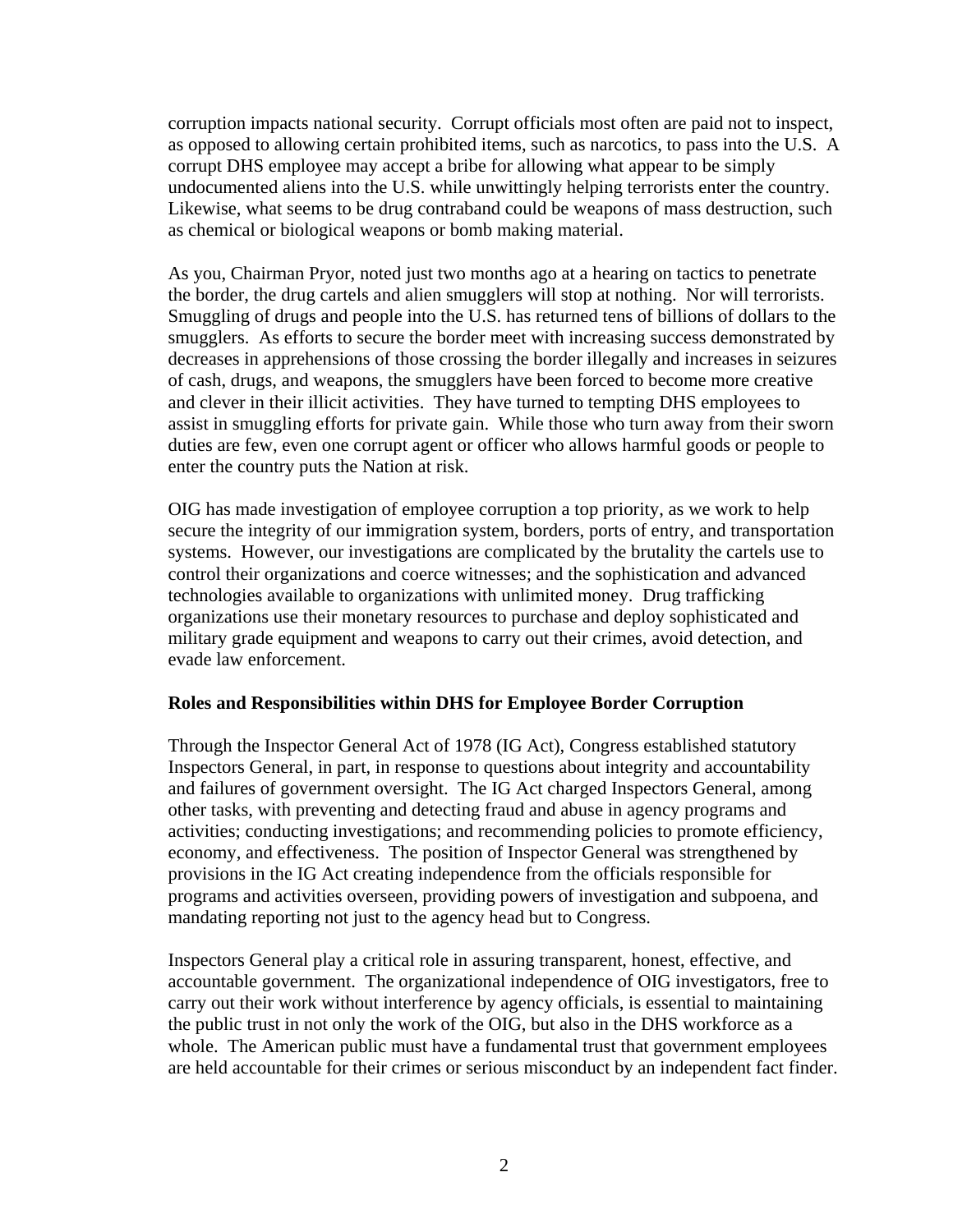The Homeland Security Act of 2002, as amended, modified the IG Act to establish the DHS OIG as an independent organizational element within DHS tasked with, among other things, coordinating, conducting, and supervising investigations relating to DHS programs and operations. These acts vest the OIG with the authority and responsibility within DHS for investigating allegations of criminal misconduct of DHS employees.

Specifically, the IG Act provides:

§ 2--OIGs are established to create "independent and objective units" to conduct and supervise investigations relating to agency programs and operations;

 $§$  4(a)(1)—it is the duty and responsibility of the Inspector General "to provide policy direction for and to conduct, supervise, and coordinate" investigations relating to the programs and operations of the department;

 $§$  4(a)(3)--it is the duty and responsibility of the Inspector General "to conduct, supervise, or coordinate" activities carried out by the department to prevent and detect fraud and abuse in its programs and operations;

§ 4(a)(4)--it is the duty and responsibility of the Inspector General "to conduct, supervise, or coordinate relationships between [the department] and such other Federal agencies" with respect to all matters relating to "the prevention and detection of fraud and abuse in" agency programs and operations or "the identification and prosecution of participants in such fraud or abuse;" and

§ 6(a)(2)—the Inspector General is authorized to "make such investigations and reports relating to the administration of the programs and operations [of the Department] as are, in the judgment of the Inspector General, necessary or desirable."

The DHS Management Directive (MD) 0810.1, *The Office of Inspector General,* implements the authorities of the IG Act within DHS. MD 0810.1 plainly establishes OIG's right of first refusal to conduct investigations of criminal conduct by DHS employees, and the right to supervise any such investigations that are conducted by DHS internal affairs components. The MD requires that all allegations of criminal misconduct by DHS employees and certain other allegations received by the components be referred to the OIG immediately upon receipt of the allegations.

The MD mirrors language at page 12 of House Report 108-169 related to the DHS appropriations bill for Fiscal Year 2004:

It is the Committee's intent that the IG serve as the primary entity within the Department for investigating, as to employees, contractors, and grantees, all criminal allegations of waste, fraud, abuse and mismanagement; allegations of misconduct against all political appointees, personnel at the level of GS-15 and above; and any allegations that indicate systemic problems in the Department or otherwise affect public health or safety. The IG's statutory independence, and its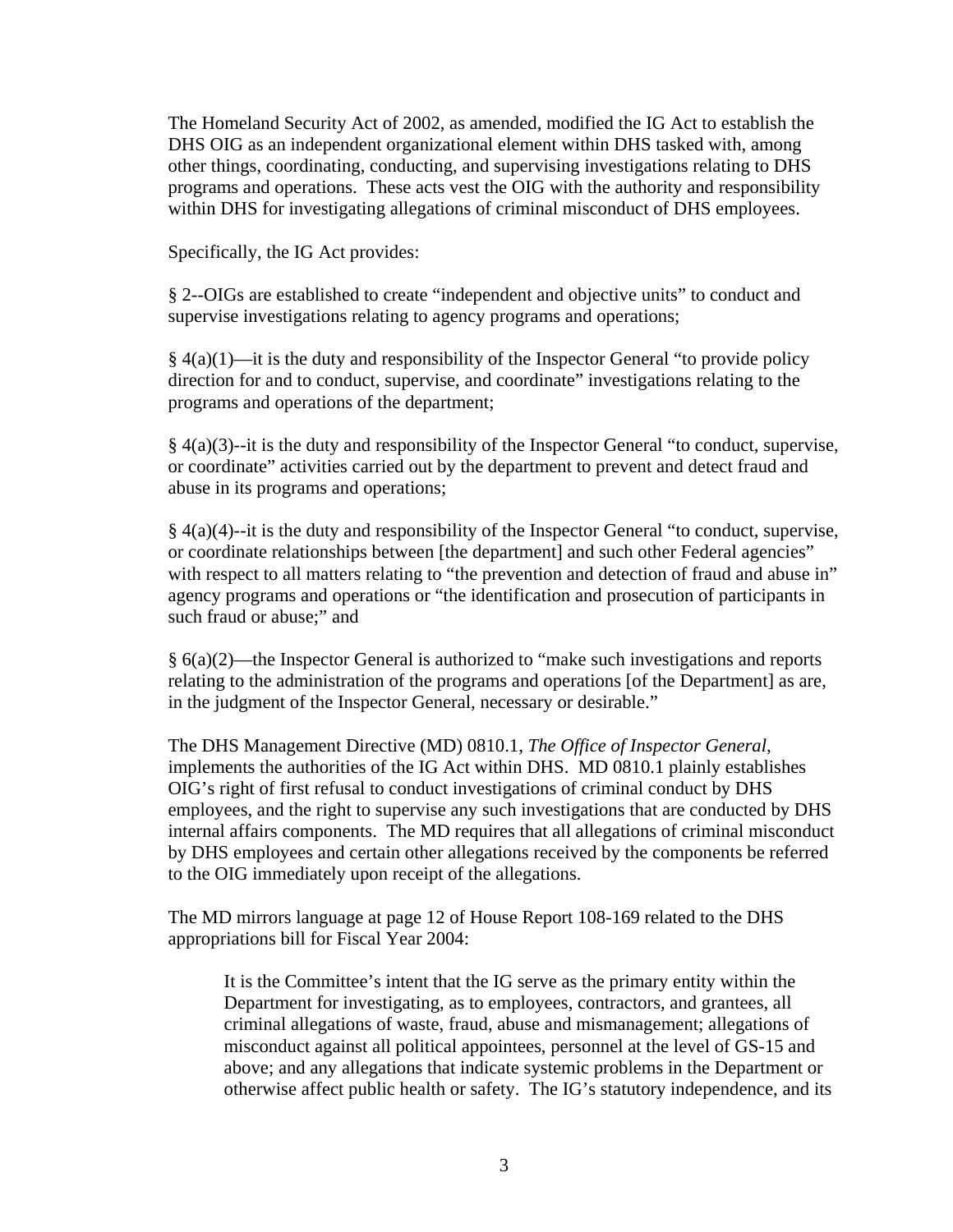dual reporting responsibilities to the Department and to the Congress, make it ideally situated to address such matters. All employees must have immediate, direct, and unfettered access to the IG to report allegations without fear of retribution.

The Department's numerous internal affairs offices can play a useful role to the IG. By handling less serious investigative matters of an administrative nature, these internal affairs offices can enable the IG to leverage its resources, provided these offices cooperate fully with the IG and regularly report their activities to the IG.

It is the OIG Office of Investigations' policy to open all allegations of corruption of DHS employees or compromise of systems related to the security of our borders and transportation networks. OIG has a total of 213 full time, permanent criminal investigators (GS-1811s) deployed at 33 offices around the country, with a concentration of resources in the Southwest. According to the U. S. Office of Personnel Management's Qualification Standards, positions classified as GS-1811 supervise, lead, or perform work involving planning, conducting, or managing investigations related to alleged or suspected criminal violations of Federal laws. The work involves recognizing, developing, and presenting evidence; conducting investigations that meet legal and procedural requirements; and providing advice and assistance to the U.S. Attorney's Offices during investigations and prosecutions.

The growth of the OIG workforce necessary to investigate allegations of criminal misconduct by DHS employees has not kept pace with the growth of the DHS employee population, now over 225,000 strong. Component employee populations have grown significantly from Fiscal Year 2006 through Fiscal Year 2009; for example, the CBP workforce has grown 34 % during that time. During this same period, the DHS OIG has grown only 6%.

In Fiscal Year 2010, the OIG Office of Investigations added 10 additional positions to address allegations of criminal wrongdoing across the entire DHS workforce. In addition to the 1,250 Border Patrol agents and CBP officers mentioned above in the introduction, the Emergency Border Security Supplemental Appropriation Act included \$10 million for CBP integrity and background investigation programs. The Federal Bureau of Investigation (FBI) received an additional \$24 million through the Emergency Border Security Supplemental. DHS OIG did not receive additional resources in the Emergency Supplemental.

The OIG Office of Investigations has seen a 38% increase in complaints against CBP employees since Fiscal Year 2004. As a result of the increase in complaints, and without an increase in staffing, the Office of Investigations also has initiated more investigations annually. For example, the OIG initiated 585 CBP related investigations in Fiscal Year 2009 and initiated 870 in Fiscal Year 2010, a 48% increase. The charts below reflect investigative statistics related to CBP allegations starting with Fiscal Year 2004 through May 2011.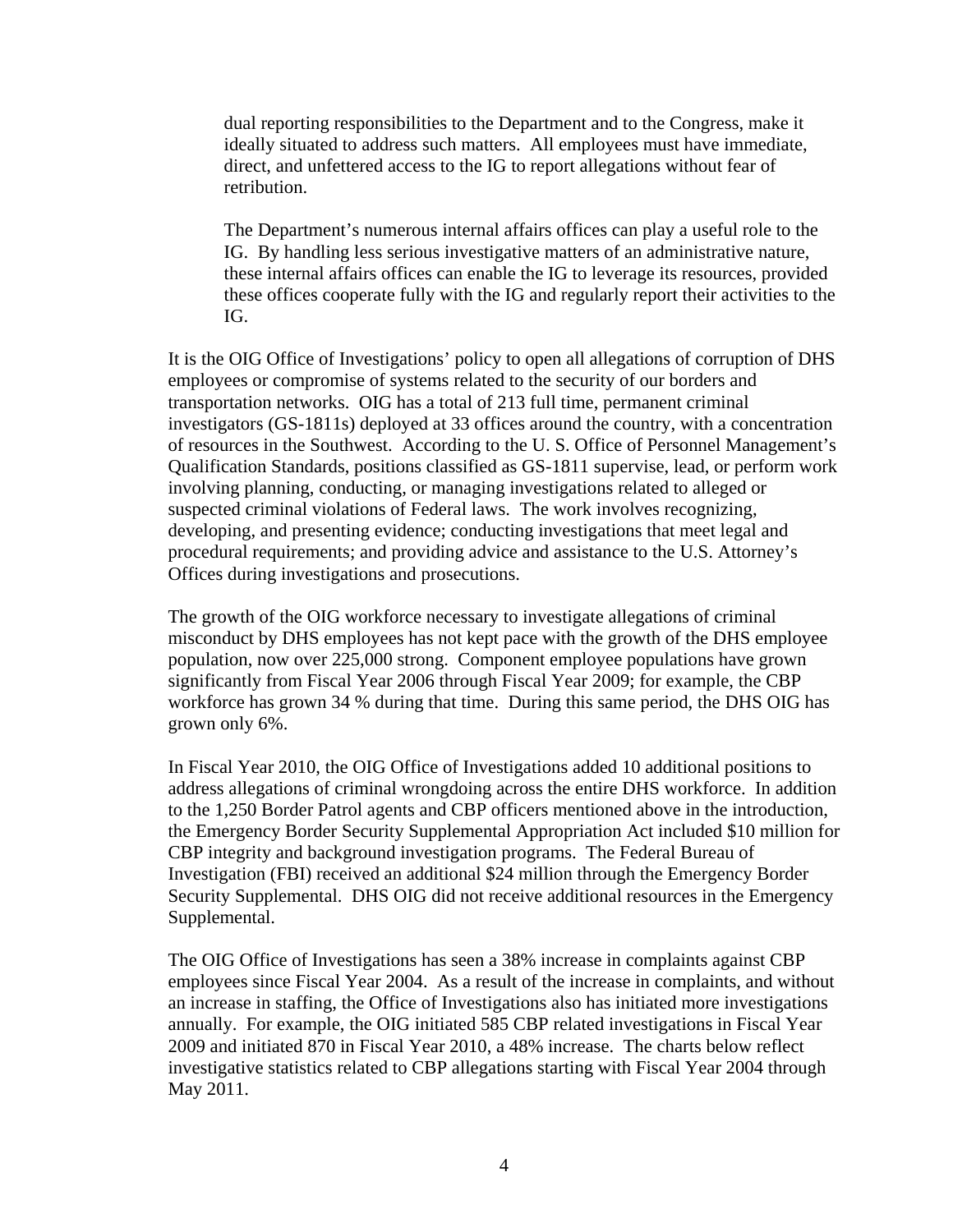



The scope of the complaints received and investigations initiated against CBP employees are divided into four broad categories: Corruption; Civil Rights/Civil Liberties; Suspicious Activities; and Other.

• *Corruption*–**Abuse of public power for private gain.** DHS employees or contractors who are alleged to have used their official positions for personal gain, financial or otherwise.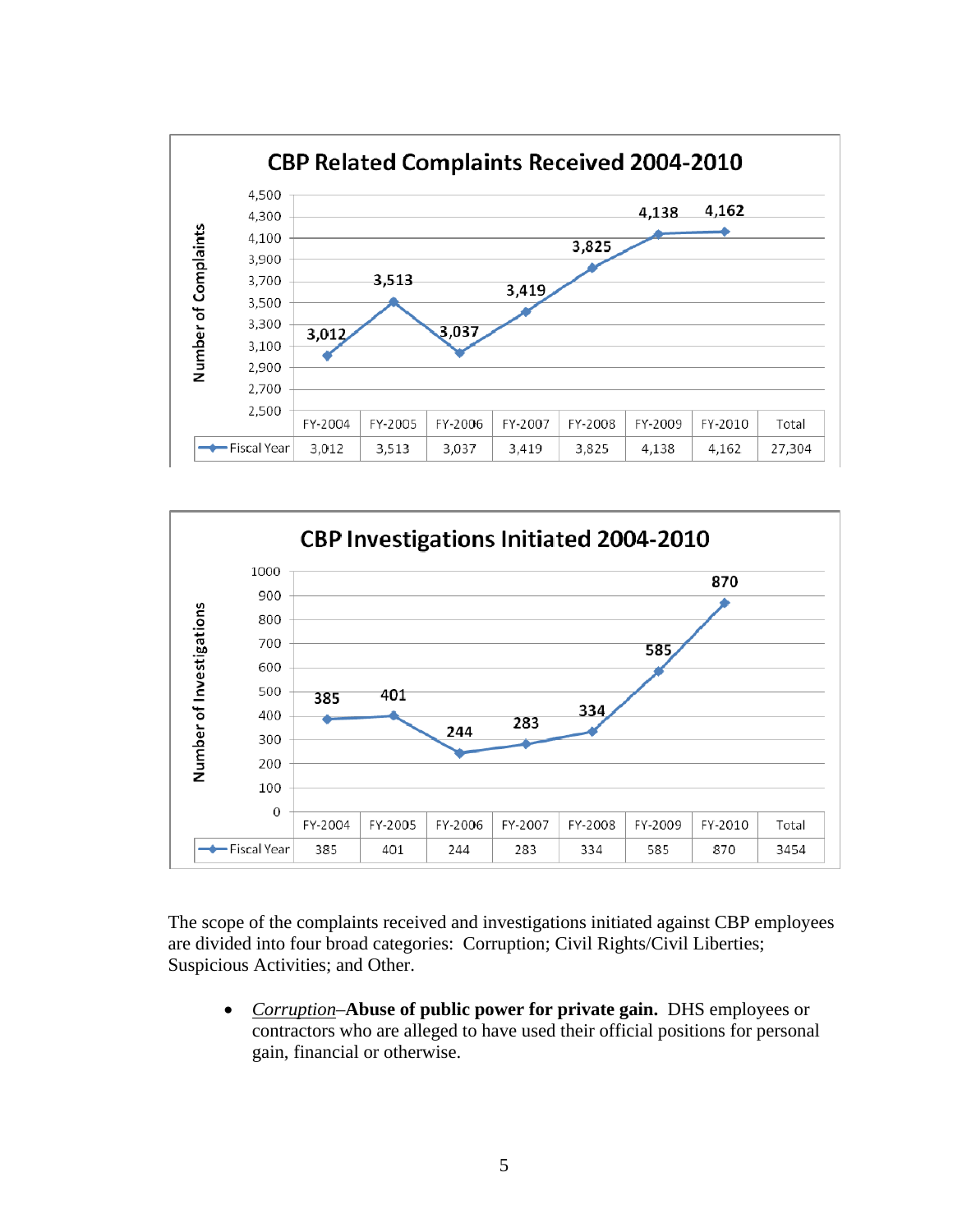Such allegations include: Bribery, Smuggling, Public Corruption, Immigration Fraud, Trafficking in Illegal Drugs, Introduction of Contraband, Theft, and Unauthorized Disclosure of Sensitive Law Enforcement Information.

• *Civil Rights/Civil Liberties*–**Deprivation of personal liberty guaranteed by the Constitution, and by certain legislation such as the Voting Rights Act.**  DHS employees or contractors, while acting under color of their authority, who are alleged to have deprived an individual of any constitutional right or liberty.

Such allegations include: Abuse of Authority, Use of Force, Assault, Physical or Sexual Abuse, Custodial Death, Denial of Due Process, Denial of Medical Services, Denial of Religious Freedoms, Profiling, and Hate Crimes.

• *Suspicious Activities*–**Any basis, absent definitive proof, for suspecting a person of criminal activity.** DHS employee or contractor alleged to have engaged in on duty or off duty conduct that could be considered an indicator of possible involvement in criminal or corrupt behavior. For example, suspicious financial activity, unexplained affluence, criminal associations, improper law enforcement database queries, etc.

Such allegations include: Unauthorized Access to a DHS Computer or Network, Personal Relationships, Unauthorized Release of Information, Immigration Failure, or False Statements.

• *Other*–Allegations in which any individual, not limited to a DHS employee or contractor, has committed a violation of law or regulation with a nexus to DHS programs or operations that does meet the criteria of the above categories.

Such allegations include: Program Fraud, Procurement Fraud, Off-duty Misconduct, Theft of Government Property, Time and Attendance Fraud, Mismanagement of Government Resources, Misuse of Government Credit Card, Harassment, or False Personation of a DHS Employee.

Many allegations of corruption received by DHS OIG are lodged against unknown or unnamed CBP employees. Historically, nearly 38% of the corruption allegations received by the OIG involve unknown or unidentified employee subjects. In order to address these investigative leads and identify these unknown subjects, the OIG Office of Investigations recently has established a Forensic Threat Analysis Unit. The unit integrates and analyzes incoming allegations and leads with information from ongoing and historical corruption cases, DHS databases, and other law enforcement and government databases, as well as open source data to document patterns of behavior, methods of operation, and other trends to aid in ferreting out corruption within DHS. OIG also collaborates with the DHS Office of Security, the Office of Intelligence and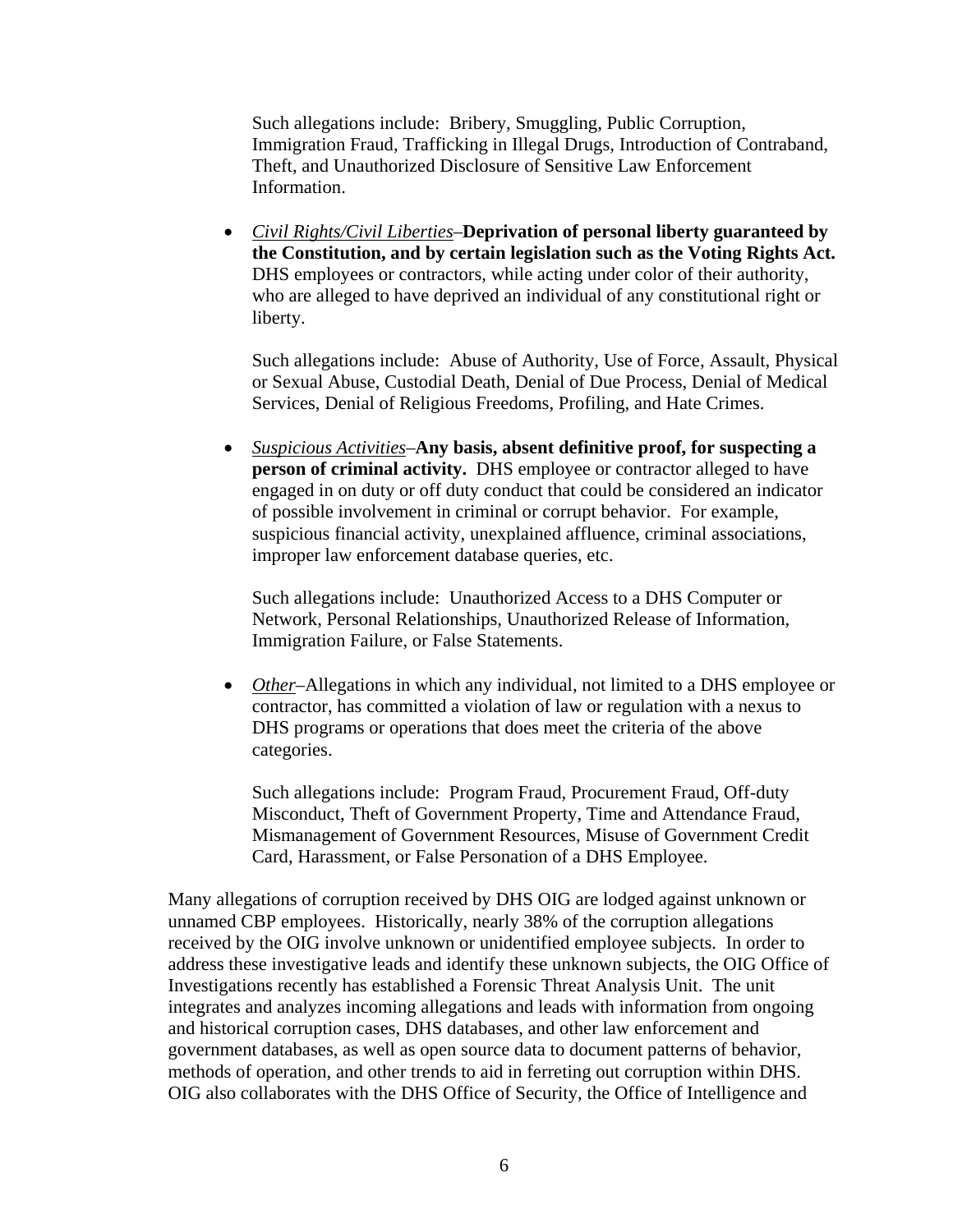Analysis, and the intelligence units in various DHS components to ensure that information is shared and critical DHS assets are protected.

Corruption related allegations are a priority of the Office of Investigations and we open 100% of all allegations of corruption that we receive. The majority of both complaints received and investigations initiated by the OIG, however, are for allegations of other than corruption related activity. For example, of the 613 active investigations of allegations against named CBP employees, 56% are allegations of other than corrupt activity. Our open investigative portfolio includes 267 investigations (44%) on named CBP employees accused or suspected of corruption.

Resolutions of many complex corruption investigations involving law enforcement personnel who have decided to engage in unlawful acts are both challenging and time consuming. DHS OIG attempts to expedite corruption investigations as much as possible, but some of the more complex investigations do take time to obtain the necessary evidence of corrupt activity and identify any additional employee involvement. Over 70% of our open criminal investigations have been open for less than 24 months.

Since Fiscal Year 2004, DHS OIG has effected over 489 arrests of individuals, both employees and non-employees associated with our CBP related investigations. Of those total arrests, 160 have been CBP employees. The remaining arrests were of individuals who have either conspired with an employee or were otherwise associated with the criminal activity DHS OIG investigated.

The charts below show investigative statistics related to open investigations of allegations involving CBP as of May 2011.

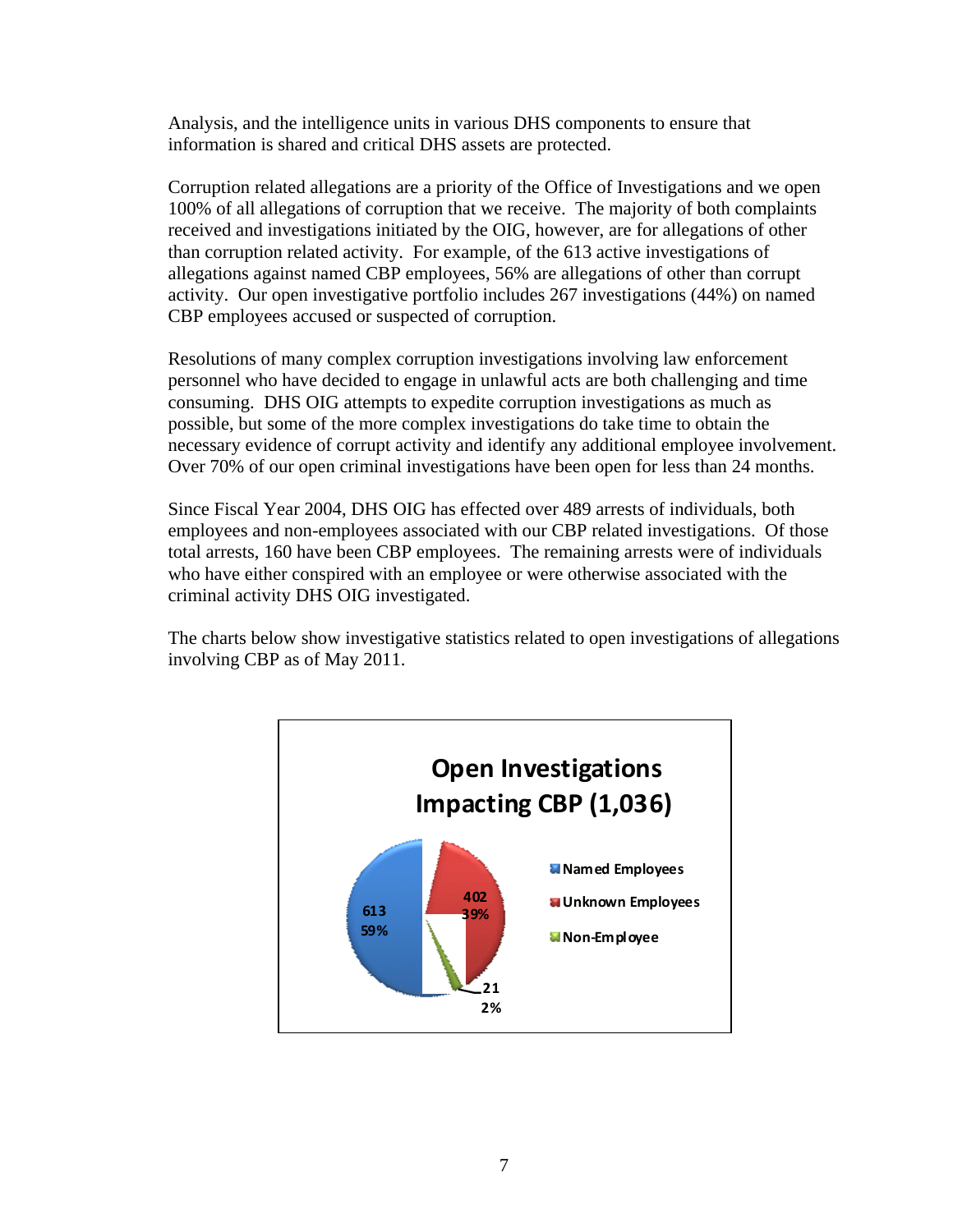

The Inspector General Act and the Homeland Security Act establish a clear line of authority for investigating allegations of criminal misconduct by DHS employees. The statutes vest investigative authority in the DHS OIG, with the Immigration and Customs Enforcement (ICE) Office of Professional Responsibility (OPR) having authority to investigate those allegations involving employees of ICE and CBP referred to it by OIG. The CBP Office of Internal Affairs (IA) investigates noncriminal allegations against CBP employees referred to it by ICE OPR and is staffed with GS-1801s, representing the general inspection, investigation, enforcement, and compliance series.

In July 2008, CBP asked the Secretary of Homeland Security for permission to convert IA's GS-1801s to the GS-1811 criminal investigator series. In January 2009, Secretary Chertoff denied the request because border-related investigative functions have been vested in ICE and the Secretary was concerned about potential overlap in ICE and CBP missions. The Secretary noted that "it is axiomatic that border-related corruption will be tied to potential violations of core ICE smuggling and trafficking statutes."

CBP IA has a crucial complementary role to OIG's criminal investigative function and the investigative function of ICE OPR. CBP IA focuses on preventive measures to ensure the integrity of the CBP workforce through pre-employment screening of applicants, including polygraph examinations; background investigations of employees; and integrity and security briefings that help employees recognize corruption signs and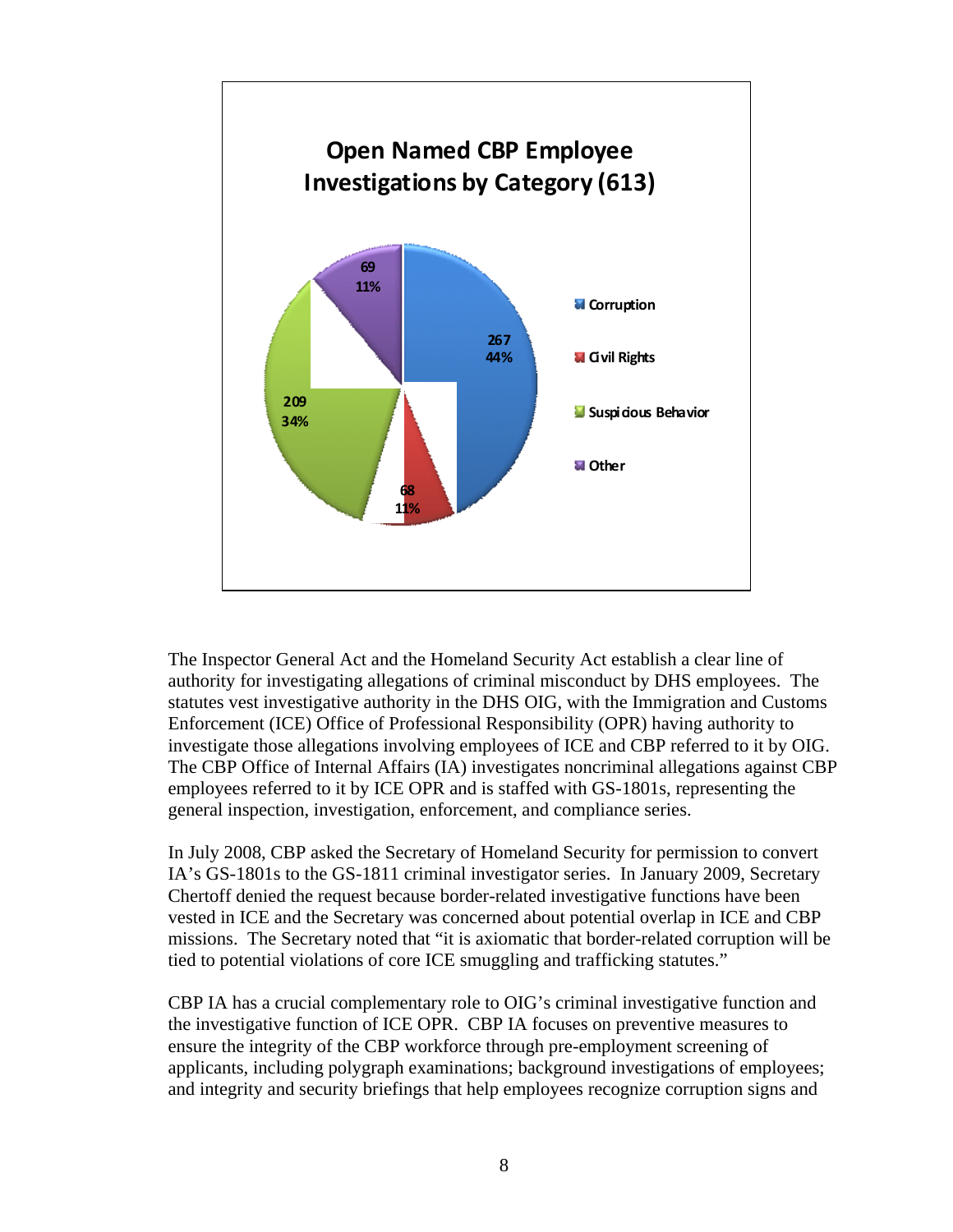dangers. These preventive measures are critically important in fighting corruption and work hand in hand with OIG's criminal investigative activities.

Congress recognized the importance of these complementary activities in enacting the Anti-Border Corruption Act of 2010. This Act requires CBP IA, by the end of calendar year 2012, to subject all applicants for employment in law enforcement positions to polygraph examinations prior to hiring. The Act also requires CBP to timely initiate periodic background reinvestigations of CBP personnel. The legislative history points out that CBP finds 60% of applicants subjected to a polygraph exam ineligible for employment because of prior drug use or criminal histories.

As part of CBP's efforts in implementing the Anti-Border Corruption Act, Commissioner Bersin has established an Integrated Policy Coordinating Cell (IPCC) to focus on integrity issues. DHS OIG has participated in several meetings of the IPCC, as has ICE OPR and the FBI. These meetings have provided updates on CBP's efforts to acquire polygraph examiners to comply with the 100% pre-employment standard established by the Act as well as various integrity training and awareness initiatives within CBP.

As discussed above, Congress has identified the OIG as the focal point for criminal investigations of employee misconduct. Within DHS, MD 0810.1 requires referral of all criminal allegations against DHS employees to OIG and prohibits any investigation, absent exigent circumstances, unless the OIG declines the case. DHS OIG operates a hotline for complaints which may be accessed through telephone, facsimile, electronic mail, or paper correspondence. In March 2004, ICE and CBP established the Joint Intake Center (JIC) responsible for receiving, documenting, and appropriately routing allegations of misconduct involving ICE and CBP employees. The JIC is staffed jointly by ICE OPR and CBP IA. DHS OIG has an agent co-located at the JIC to review allegations and promptly notify ICE OPR of our decision to accept or decline investigation of the matter. Both the OIG hotline and the JIC provide DHS OIG and CBP executive management with insight into the nature and volume of allegations made against CBP employees as well as the results of investigations.

In addition to working closely with internal affairs elements within DHS, we also work with ICE's Homeland Security Investigations (HSI) directorate. HSI investigates activities arising from the illegal movement of goods and people into, within, and out of the U.S. HSI investigates human smuggling and smuggling of narcotics, weapons, and other contraband that typically form the predicate, or underlying, offense for most border corruption cases. Consequently, we work very closely with HSI and ICE OPR on many CBP employee corruption cases.

Beginning in January 2011, CBP IA detailed agents to work under ICE OPR to augment investigations of CBP employees. Under this arrangement, ICE OPR leverages the additional agents contributed by CBP and gains additional insight into CBP systems and processes. CBP agents participate in ICE OPR investigations of CBP employees and CBP management uses the information gained by its agents to take appropriate action against employees under investigation.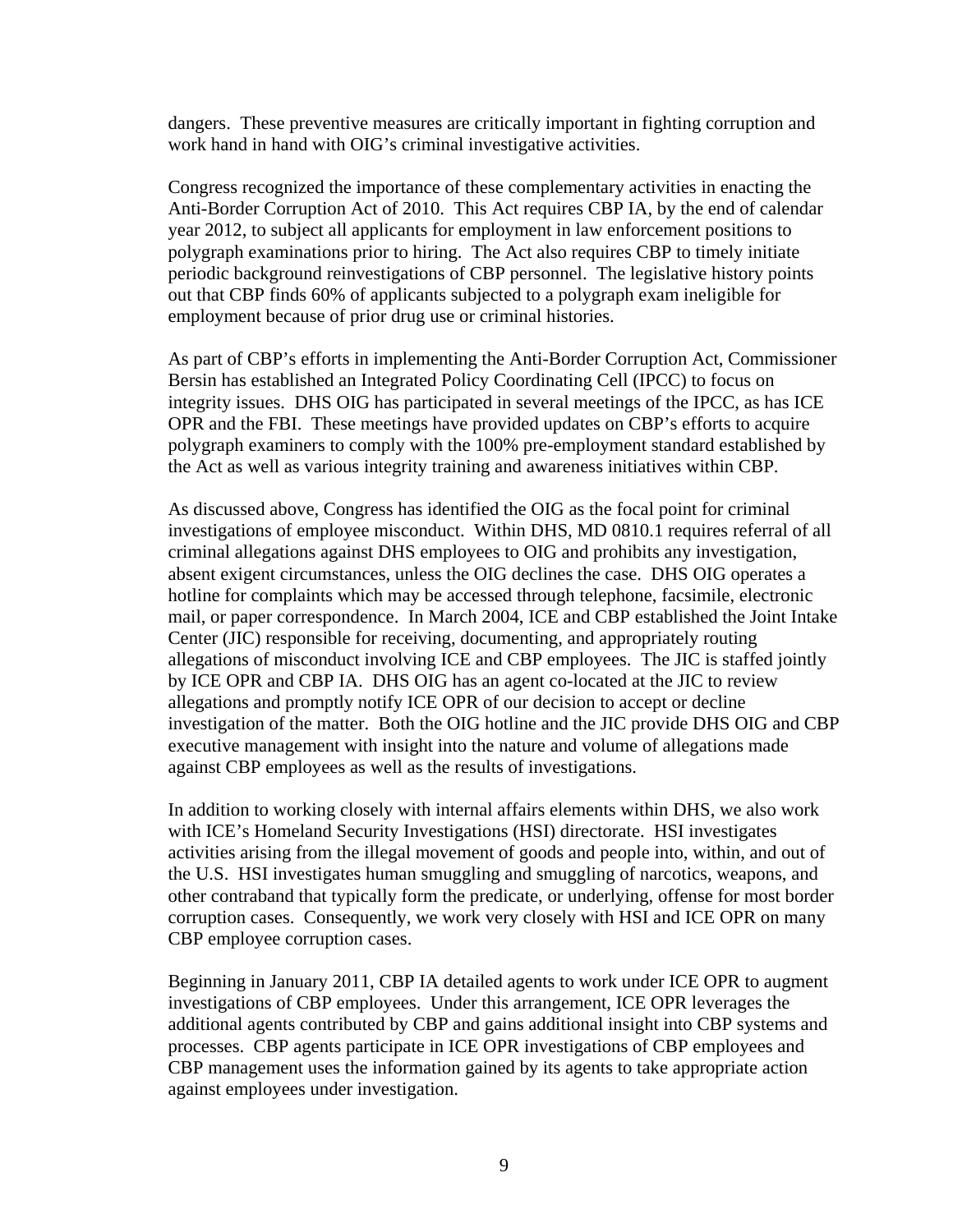DHS OIG and CBP are negotiating a cooperative working arrangement that would allow CBP IA agents to participate in OIG investigations of CBP employees. Cooperative efforts between OIG and CBP IA will provide additional visibility to CBP's executive management of OIG investigations into allegations of criminal conduct by CBP employees. OIG gains additional assets to continue our policy of opening all allegations of employee corruption or compromise of systems related to border security. These additional assets are especially necessary as the CBP workforce continues to expand significantly, while OIG growth remains relatively flat.

The OIG continues to work allegations of criminal misconduct and corruption within DHS. For example, a Border Patrol Agent at the Sonoita, Arizona, Border Patrol Station, was observed acting suspiciously as he asked others about the technology used to interdict smugglers. The agent had only entered on duty at Sonoita in March 2009 shortly after graduating from the Border Patrol Academy. OIG opened an investigation in Tucson, Arizona, and developed evidence that the agent had sold to a purported drug trafficker sensor maps, trail maps, landmarks, and terminology used by the Border Patrol to combat smuggling. Evidence showed that on at least four separate occasions, the agent accepted bribes totaling over \$5,000. The agent was arrested in October 2009. On August 12, 2010, he pled guilty in federal court to one count of bribery. On May 3, 2011, he was sentenced to 20 months incarceration, 36 months supervised release, and was ordered to pay restitution in the amount of \$5,500.

### **External Partners**

Since its beginning in 2003, DHS OIG has worked cooperatively with other law enforcement agencies on border corruption matters involving DHS employees. A key component of our investigative strategy is to leverage our limited resources and share intelligence with law enforcement at the federal, state, and local levels. DHS OIG has agents participating in local Border Corruption Task Forces (BCTFs) and Public Corruption Task Forces in many parts of the country. These cooperative relationships serve to ensure that different law enforcement agencies are not pursuing the same targets which places law enforcement agents' safety at risk and is duplicative. We recognize the importance of strong cooperative relationships and work diligently to maintain and enhance these relationships, while at the same time ensuring our independence in a way that inspires the public's trust in the outcome of our investigations.

In March 2010, DHS OIG assigned a Deputy Assistant Inspector General for Investigations (DAIGI) to act as a liaison to the National BCTF in an effort to achieve full participation in all of the BCTF's investigations of DHS employees. In addition, this DAIGI was tasked with negotiating a memorandum of understanding (MOU) that would reflect the OIG's statutory responsibilities with respect to (1) investigating allegations of criminal misconduct against DHS employees and (2) providing oversight of the internal affairs offices within DHS, while ensuring the representation of departmental interests in the course of BCTF investigations. The effort to reach a formal agreement is ongoing. DHS recognizes that the first necessary step to achieving a workable agreement with the